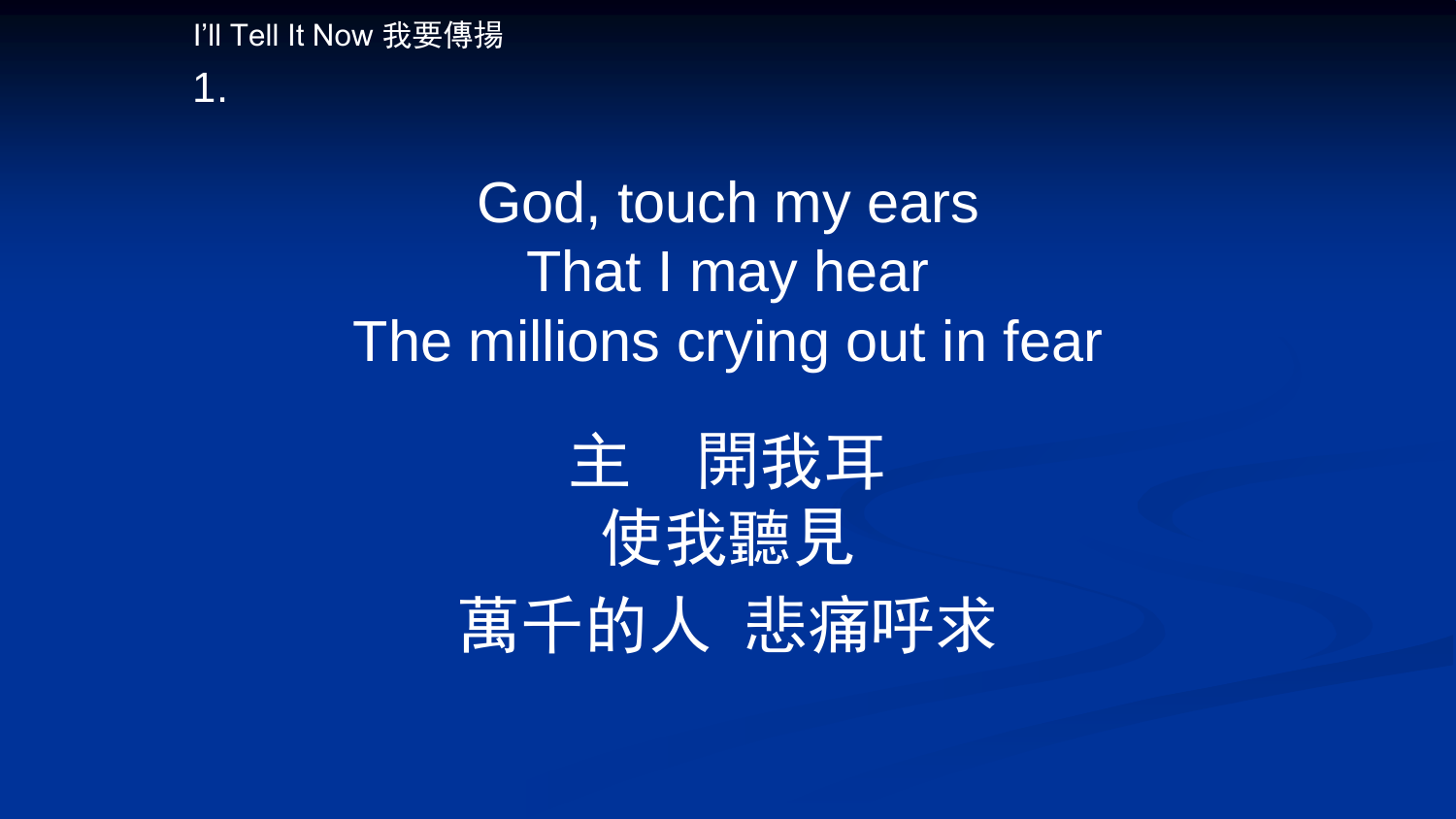I'll Tell It Now 我要傳揚 (1)

> Their pain is deep They've never heard They've never heard A saving word

水深火熱 無人拯救 願他們聽見主救恩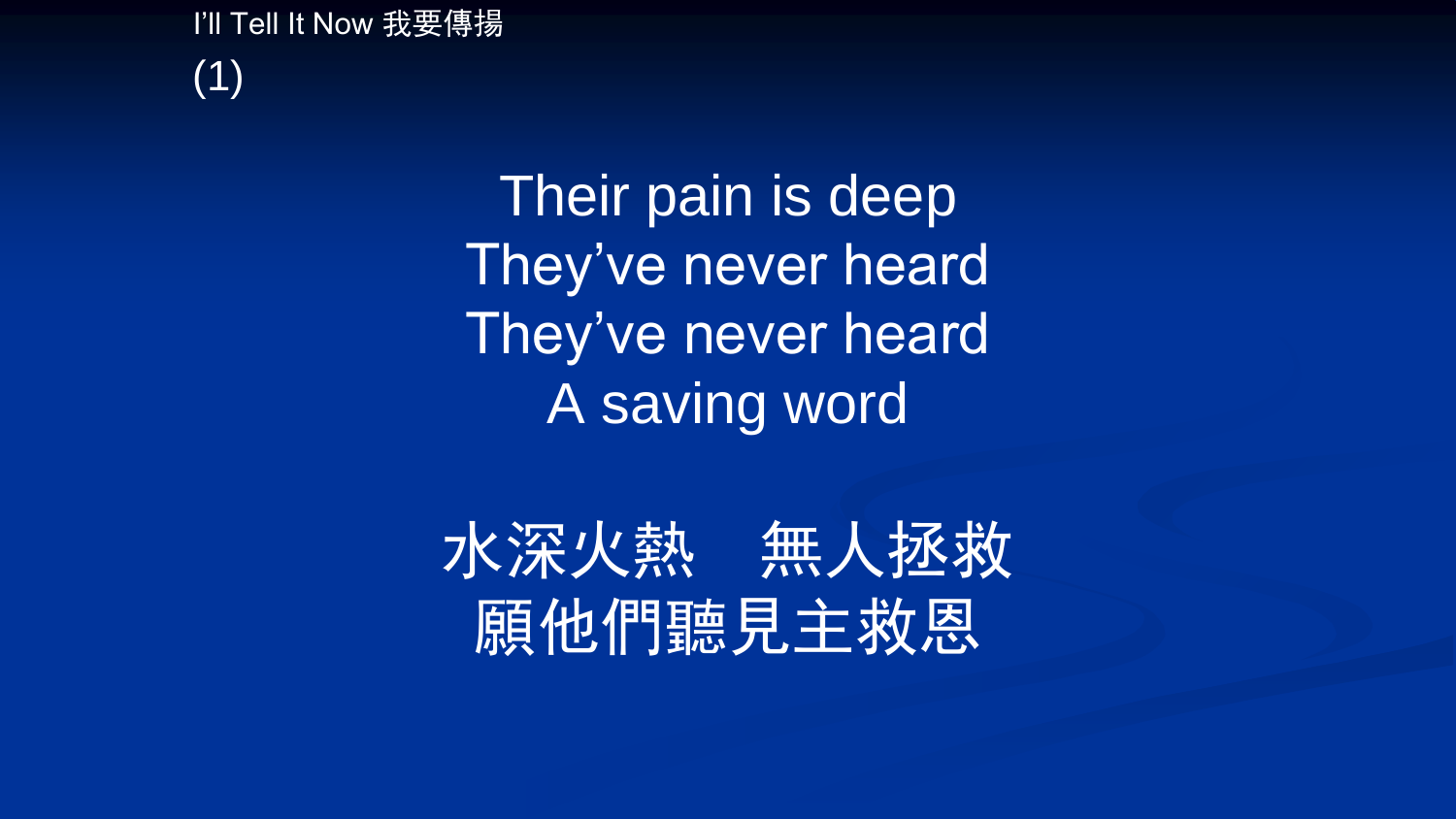I'll Tell It Now 我要傳揚 Chorus 1a 副歌

> I'll tell it now The word is Jesus He's saving love He's joy and peace

> > 我要傳揚 主拯救信息 救贖的愛 喜樂 和平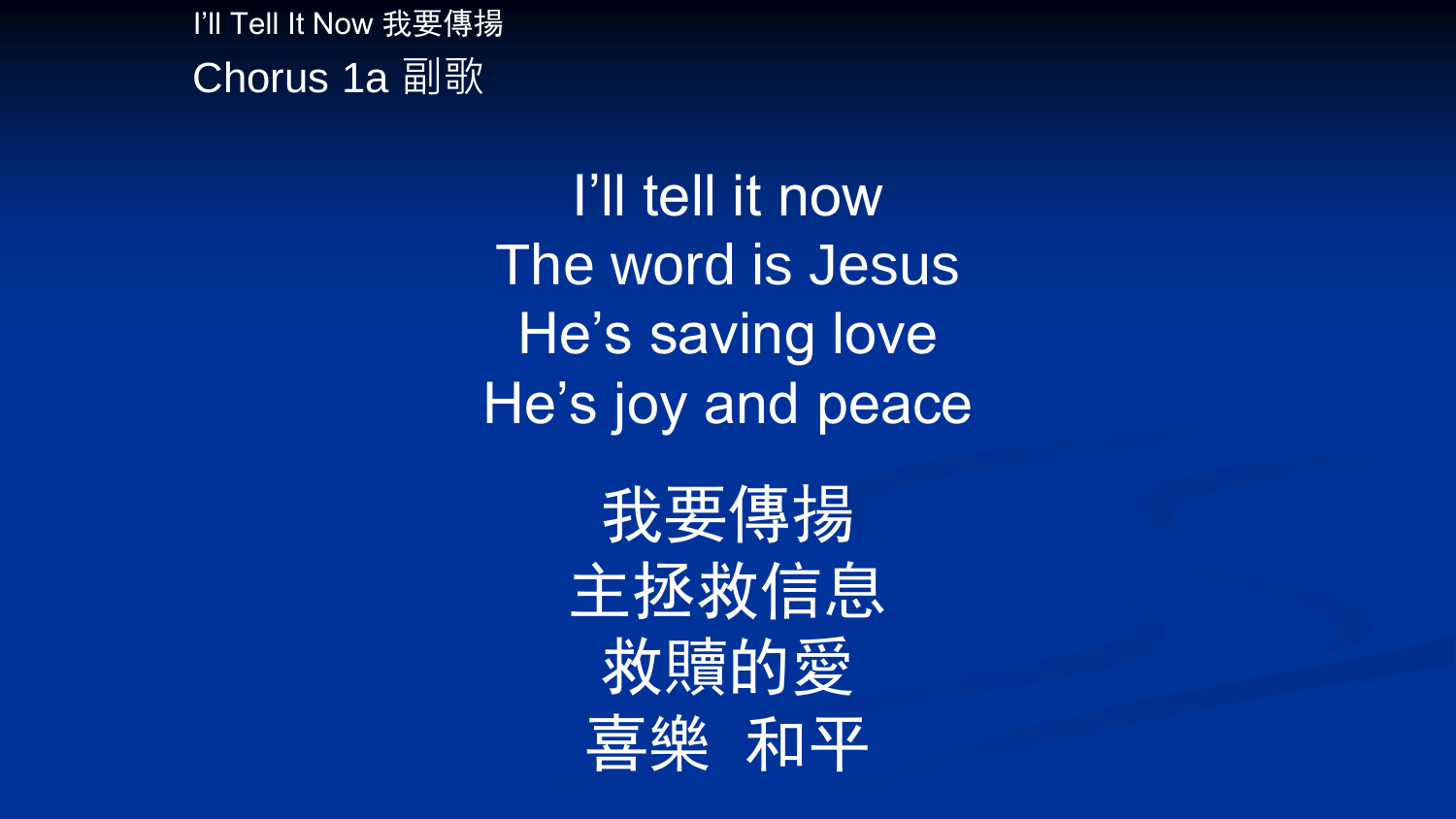I'll Tell It Now 我要傳揚 Chorus 1b 副歌

> I'll share I'll go 'til millions know The word is Jesus He loves us so

我向萬民宣揚救恩 主拯救信息 祂愛我們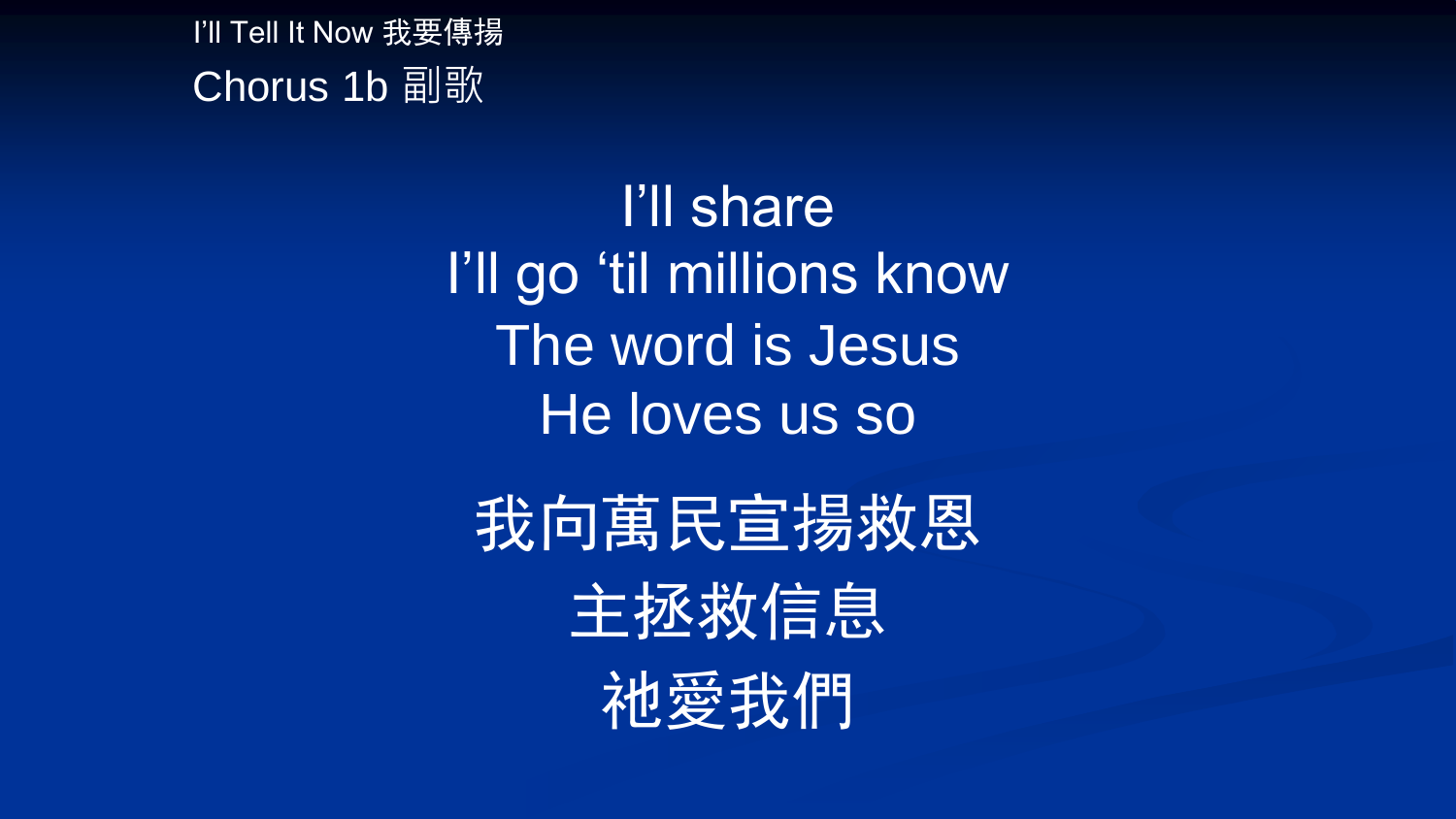I'll Tell It Now 我要傳揚

2.

God, touch my lips That I may teach The people whom Your grace has reached

主 開我口 為祢見證 蒙主恩惠的千萬人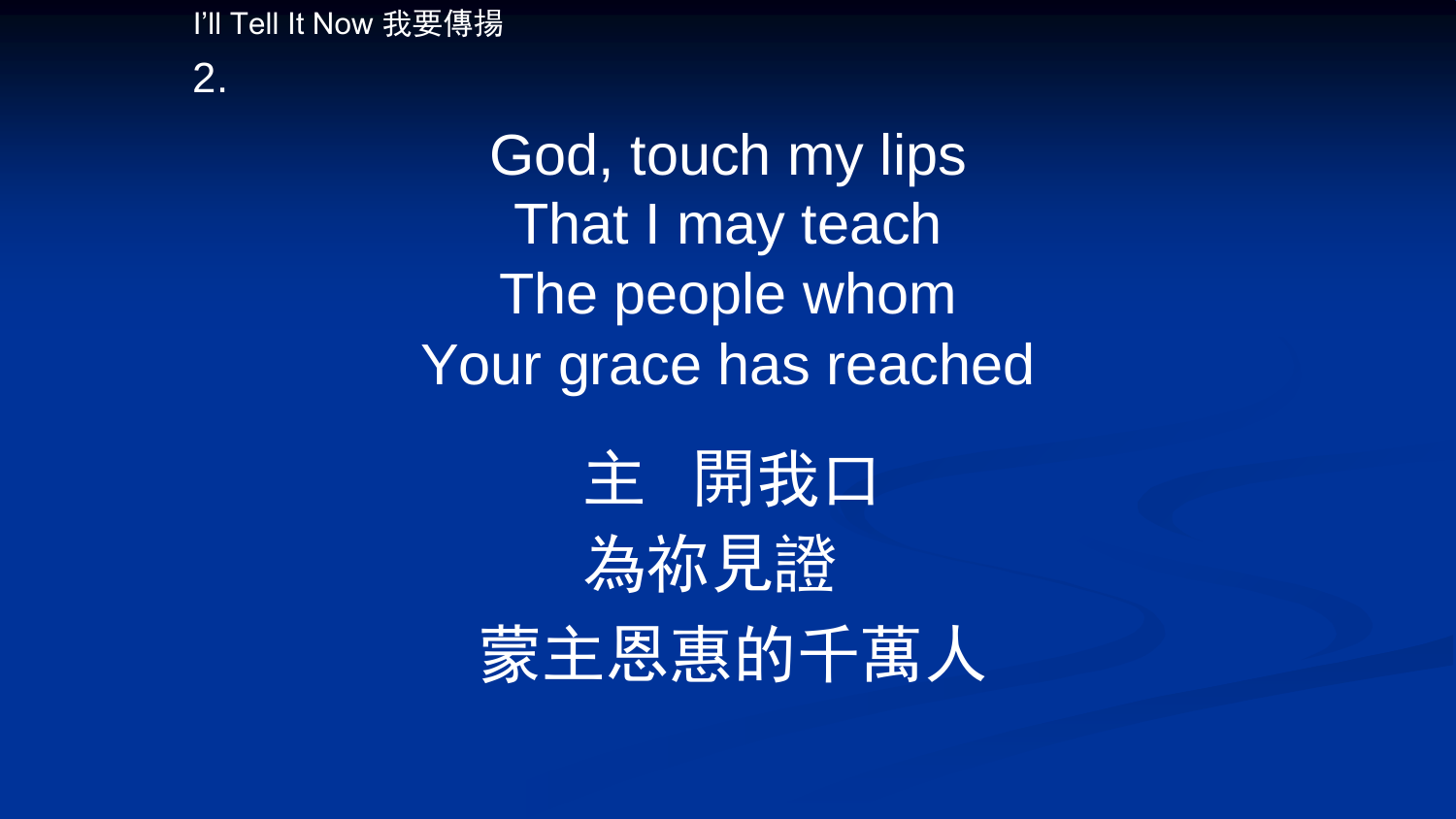I'll Tell It Now 我要傳揚 (2)

> O, flood their hearts With heav'nly light That they may walk With bold new sight

因主榮光充沛照耀 便撇下一切 跟隨主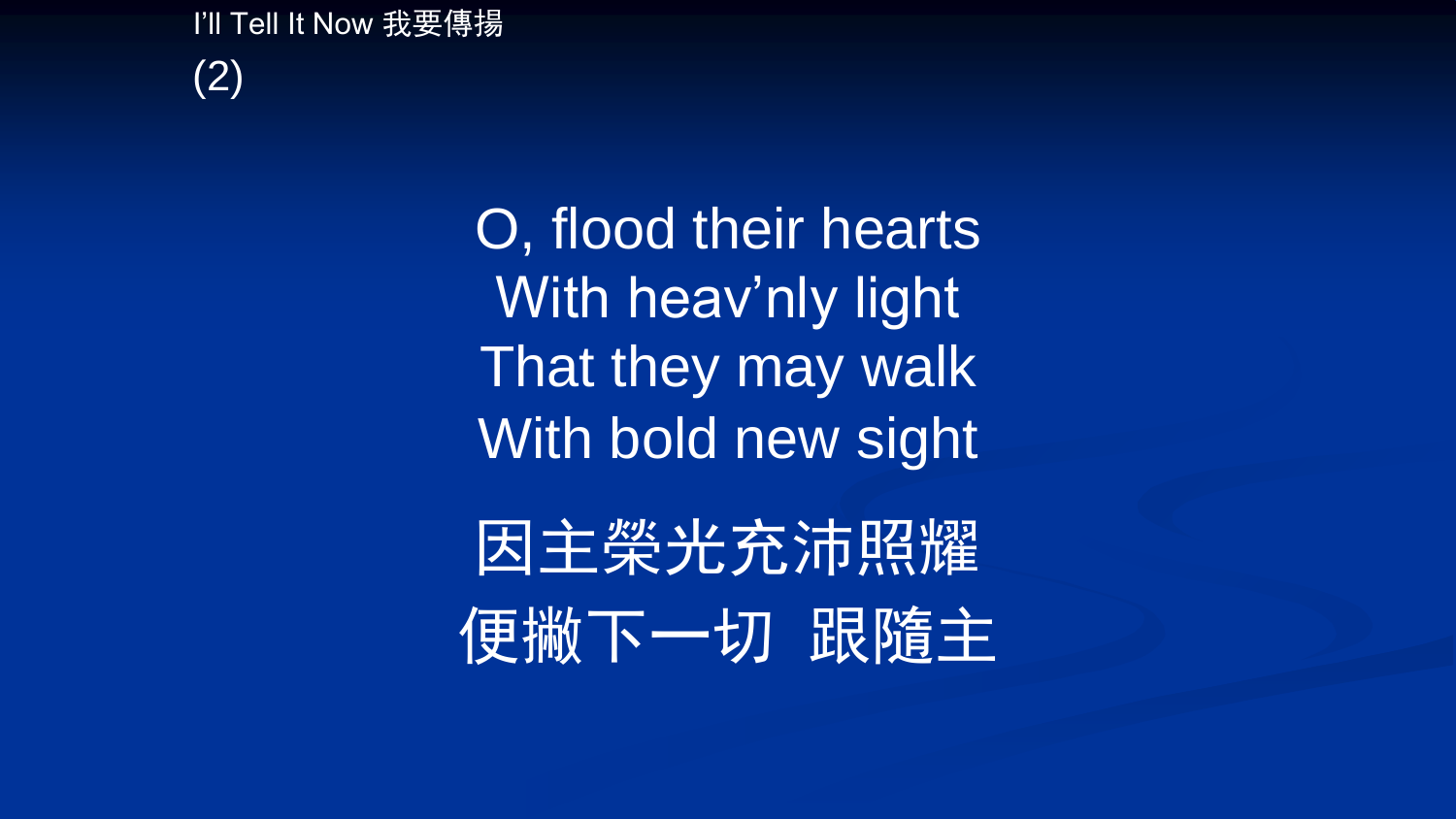I'll Tell It Now 我要傳揚 Chorus 2a 副歌

> I'll tell it now The word is Jesus He's saving love He's joy and peace

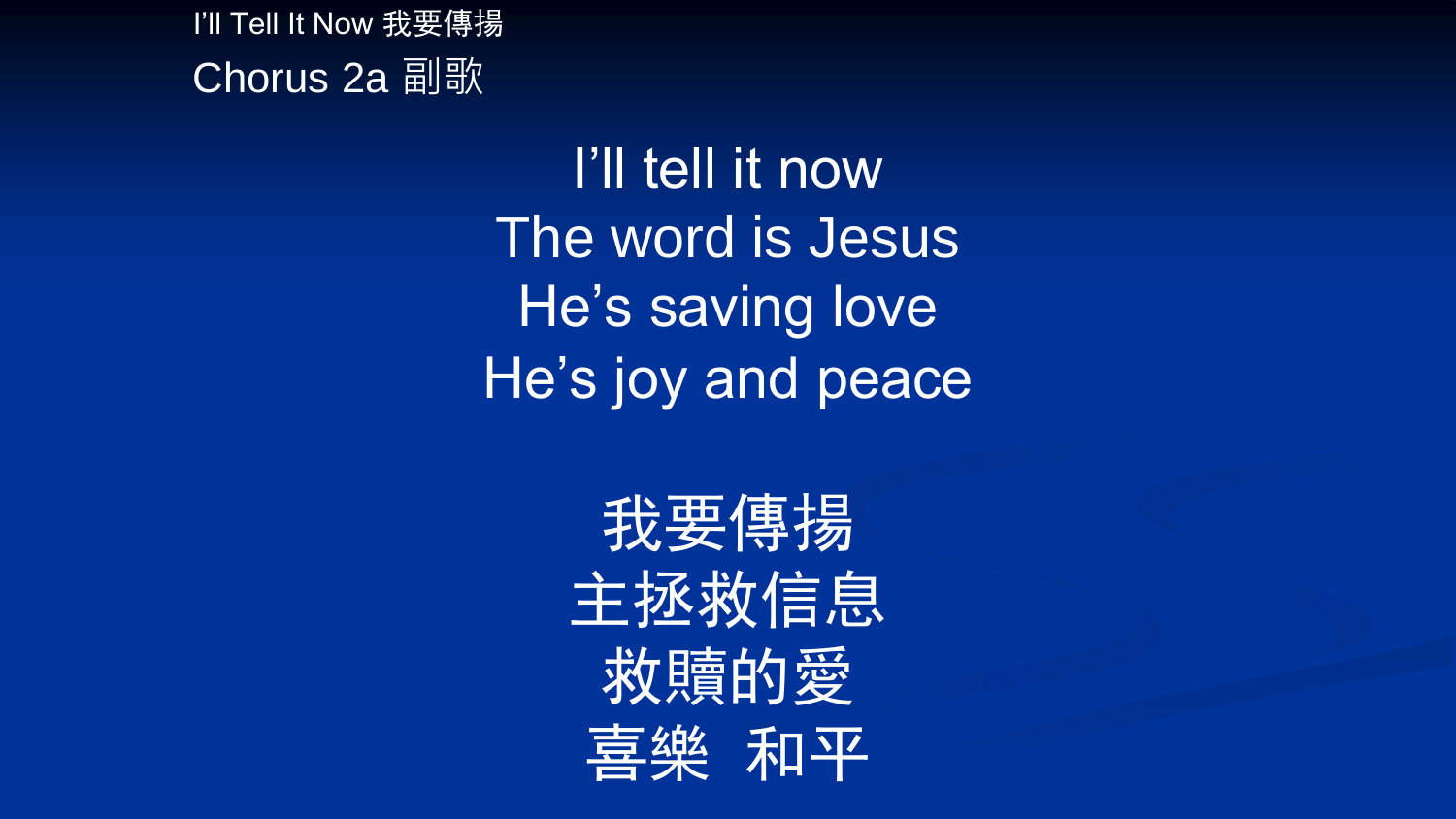I'll Tell It Now 我要傳揚 Chorus 2b 副歌

> I'll share I'll go 'til millions know The word is Jesus He loves us so

我向萬民宣揚救恩

主拯救信息

祂愛我們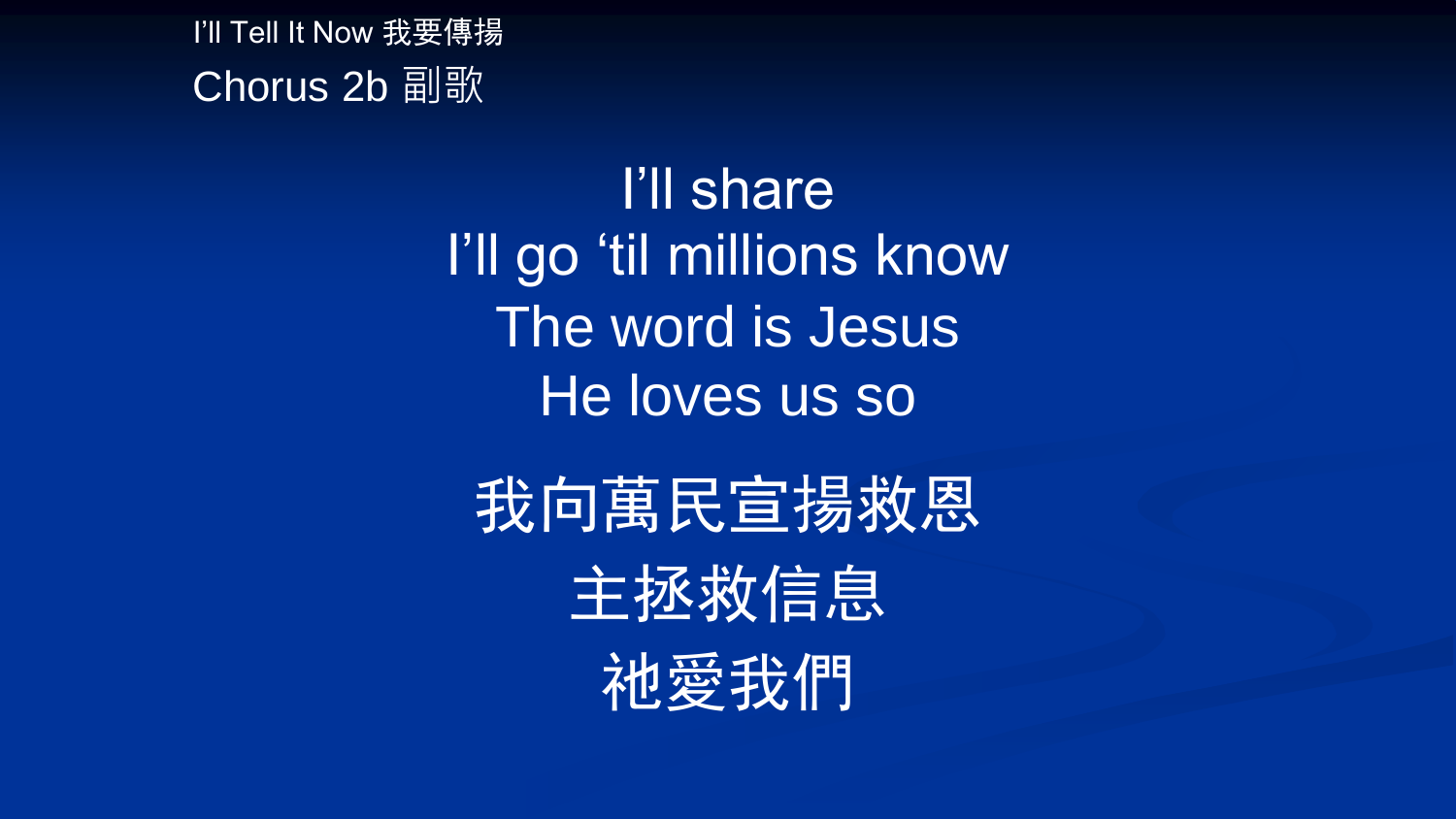I'll Tell It Now 我要傳揚 3.

> God, use my hands That I may touch The people whom Life's hurt so much

主 用我手為你作工 萬千的人 創傷心靈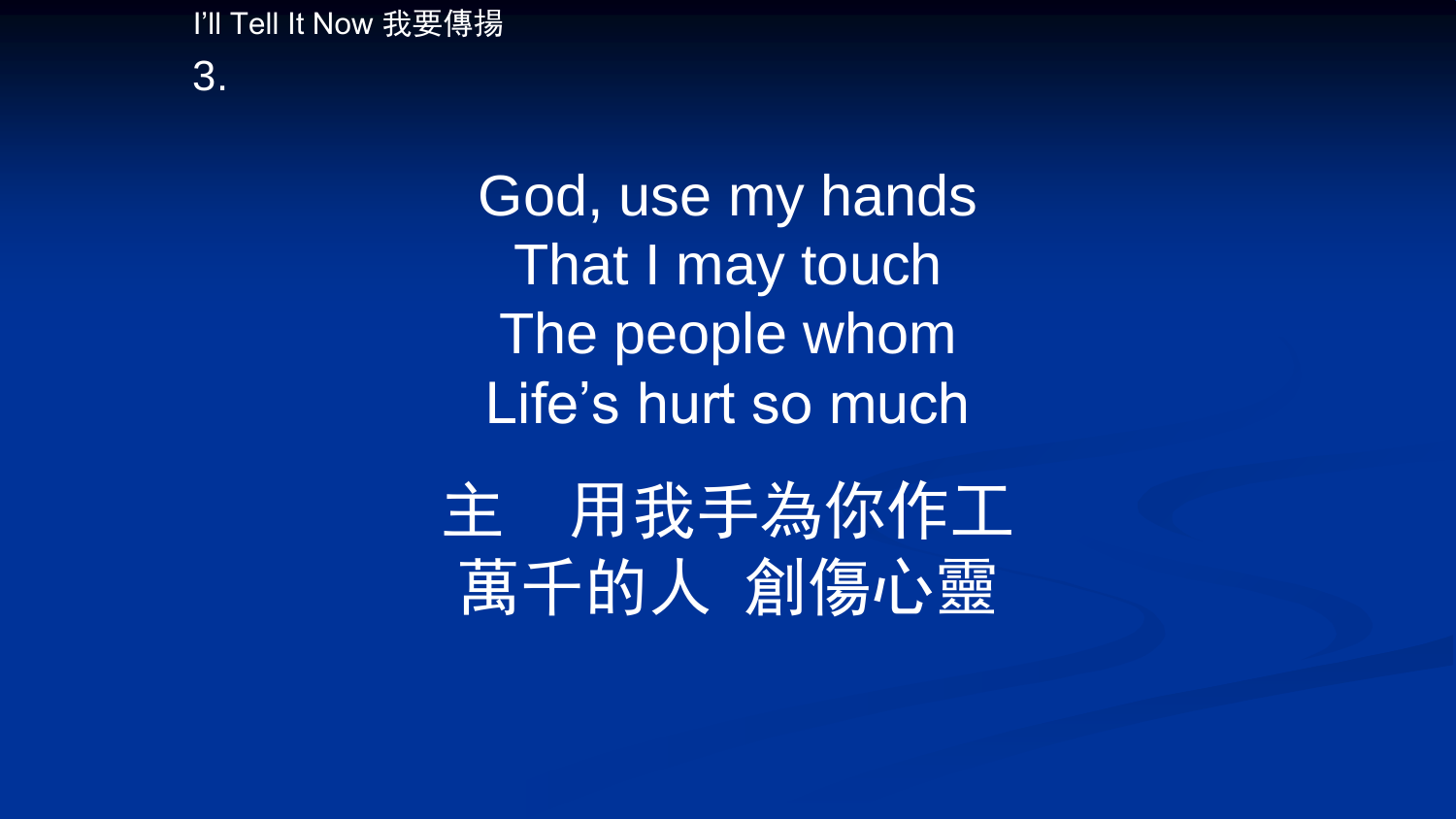I'll Tell It Now 我要傳揚 (3)

> Let me help make The millions whole O bind their wounds And heal their souls

靠主大能 施行醫治 今他們成為完全人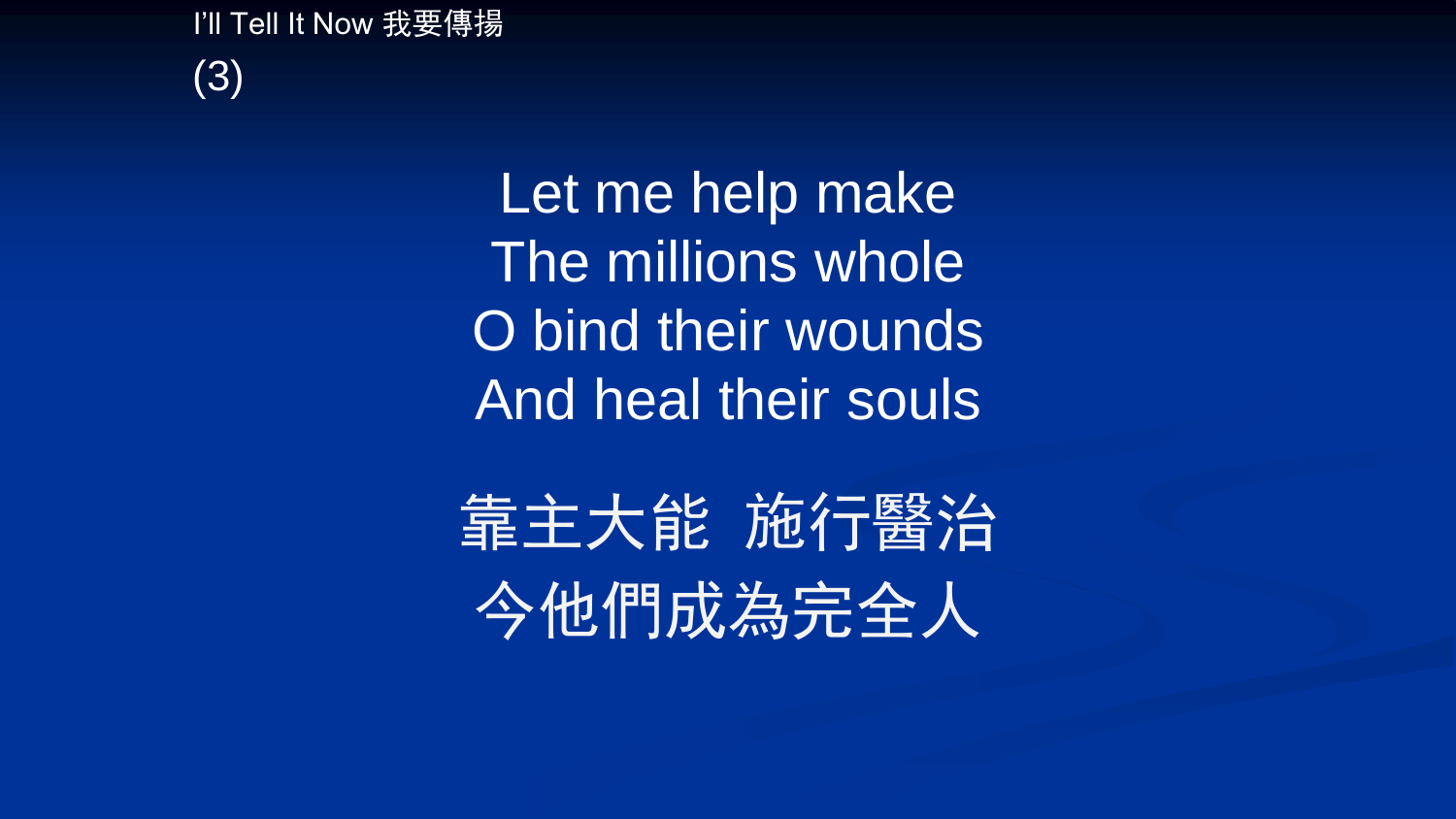I'll Tell It Now 我要傳揚 Chorus 3a 副歌

> I'll tell it now The word is Jesus He's saving love He's joy and peace

> > 我要傳揚 主拯救信息 救贖的愛 喜樂 和平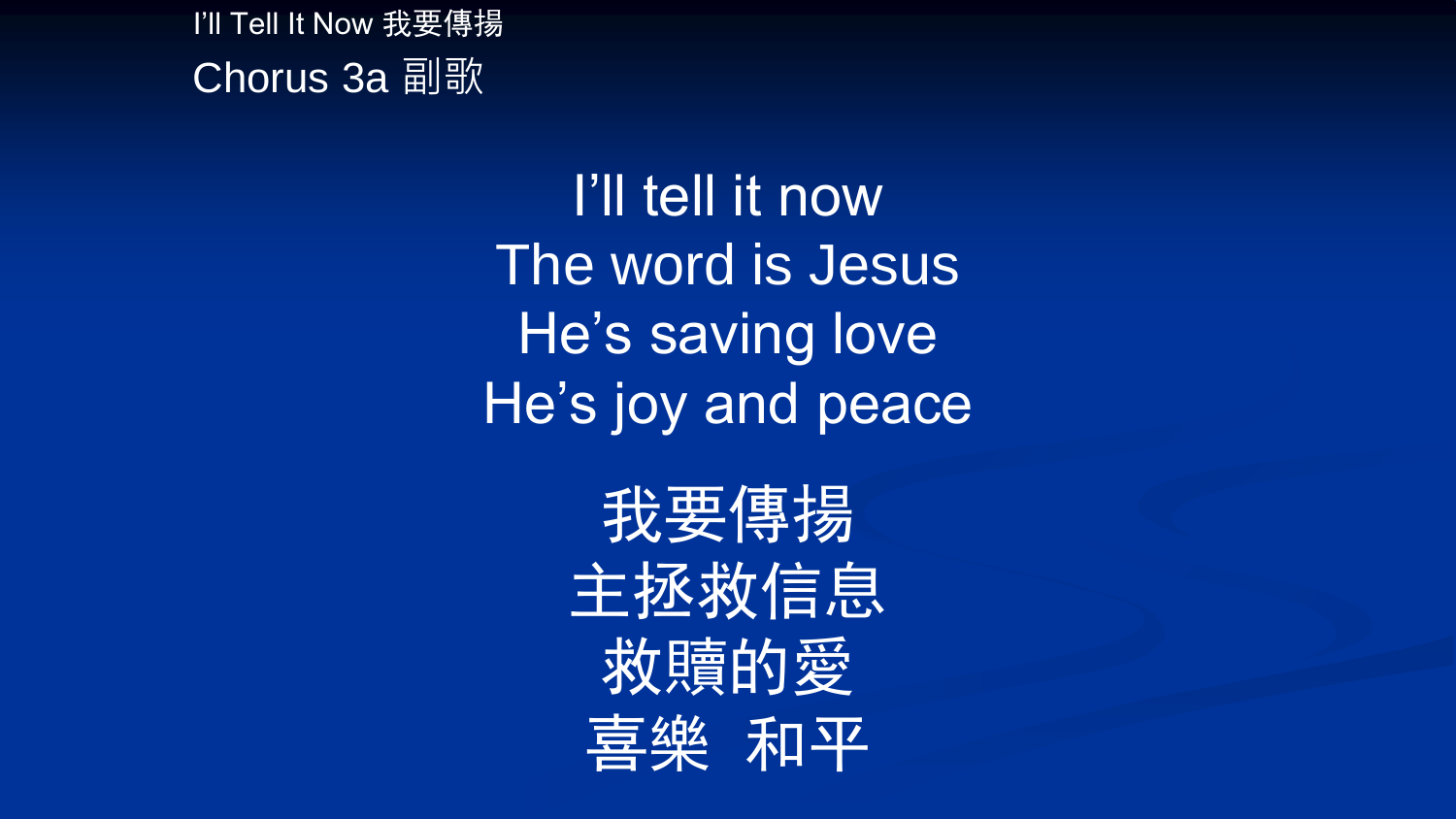I'll Tell It Now 我要傳揚 Chorus 3b 副歌

> I'll share I'll go 'til millions know The word is Jesus The word is Jesus

我向萬民宣揚救恩 主拯救信息 主拯救信息